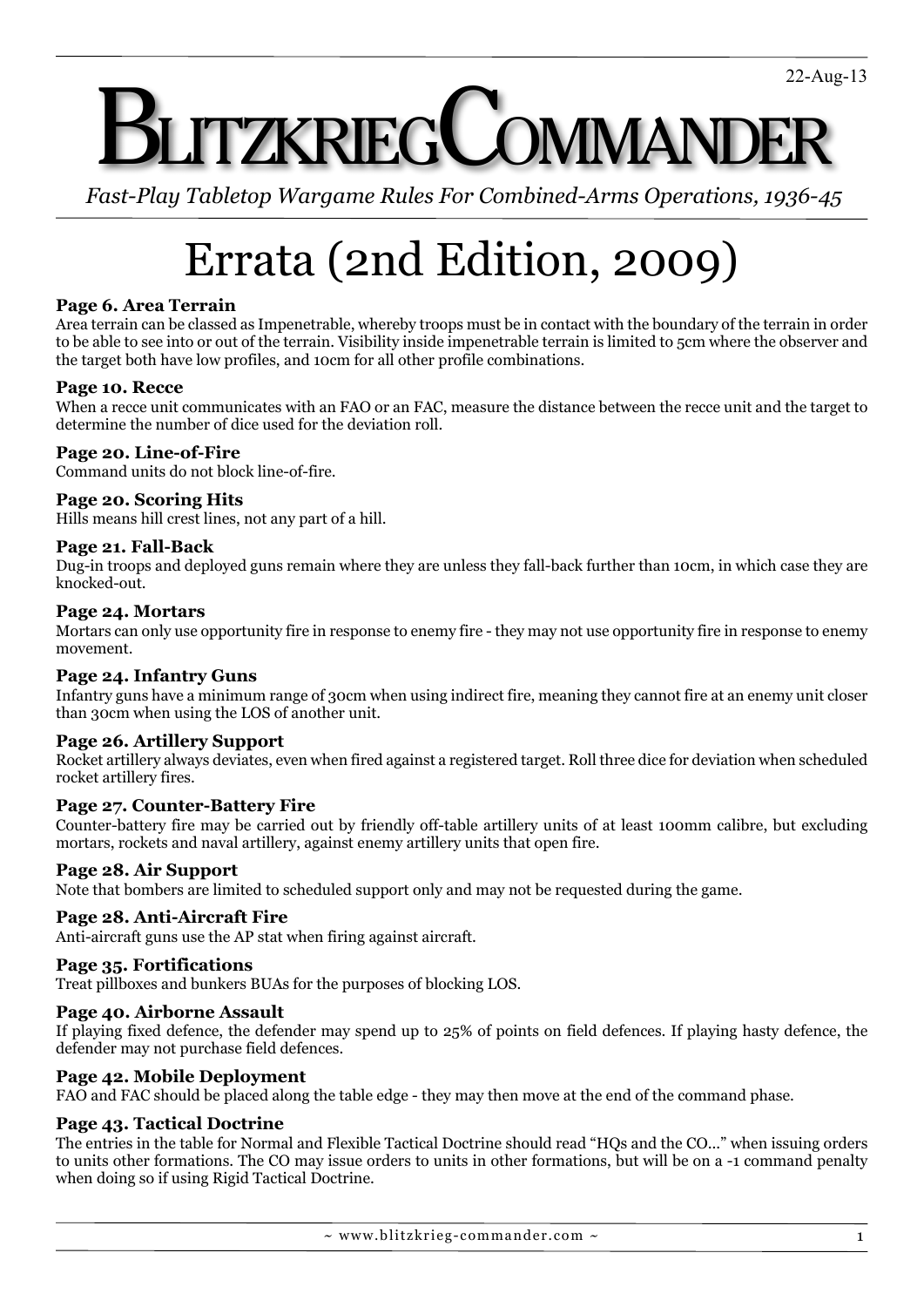# **Page 52. American Army, Tunisia/Italy**

Add a save value of 6 to Anti-Tank Unit (SPAT, 75mm, GMC) and increase the points to 110.

#### **Page 56. American Airborne, Italy/North West Europe**

Max three anti-tank units per battlegroup.

#### **Page 57. Belgian Army, France & the Low Countries**

Add 1/40 AP to the Tank Unit (ACG-1) and increase the cost to 70 points.

#### **Page 60. British & Commonwealth Army, Far East**

Change the date of Infantry Tank Unit (Matilda II) to 8/45 as it was in use by the Australians until the end of the war. Add Mortar Artillery Unit (4.2-inch) from 1/43 as it was in use by the Australians until the end of the war.

#### **Page 62. British & Commonwealth Army, North Africa**

Add a save value of 6 to Recce Unit (Rolls Royce).

#### **Page 65. British & Commonwealth Army, Italy**

Add Support Tank Unit (Churchill, 95mm) to the list from 7/43, with 3/40 AT attacks, 4/100 AP attacks and a save of 4 for 200 points, with a limit of two per 1000 points. The rest of the stats are the same as the Churchill, NA75.

#### **Page 68. British Army, North West Europe**

Add Support Tank Unit (Churchill, 95mm) to the list with 3/40 AT and 4/100 AP attacks for 230 points, with a limit of two per 1000 points. The rest of the stats are the same as the Churchill, 75mm. Add Air Defence Unit (Crusader) with 2/40 AT attacks, 2/60 AP attacks and open for 85 points, with a limit of 1 per battlegroup. The rest of the stats are the same as the Crusader on page 62.

#### **Page 78-79. French Army, France**

Change Lorraine Carrier note to read: May transport one infantry or infantry support unit, or may tow one gun.

#### **Page 89-90. German Army, Mid Eastern Front**

Add Infantry Unit (Heer) with 4/30 attacks at a cost of 50 points. Change the limit for Artillery Unit (105mm, Wespe) to 1 [2] and for Artillery Unit (150mm, Hummel) to [1].

#### **Page 94. German Army, Italy**

Change the limit for Artillery Unit (105mm, Wespe) to 1 [2] and for Artillery Unit (150mm, Hummel) to [1].

#### **Page 97. German Army, Late Eastern Front**

Change the Air Defence Unit (37mm, Flakpanzer 38) to Air Defence Unit (20mm, Flakpanzer 38), then change the AT stat to 1/30, the AP stat to 1/40, the save to 5 and the points to 60. Change the limit for Artillery Unit (105mm, Wespe) to 1 [2] and for Artillery Unit (150mm, Hummel) to  $[1]$ .

#### **Page 101. German Army, North West Europe**

Change the Air Defence Unit (37mm, Flakpanzer 38) to Air Defence Unit (20mm, Flakpanzer 38), then change the AT stat to 1/30, the AP stat to 1/40, the save to 5 and the points to 60. Change the limit for Artillery Unit (105mm, Wespe) to 1 [2], Artillery Unit (150mm, Hummel) to [1] and Artillery Unit (150mm, Schlepper) to [1].

#### **Page 106. Hungarian Army, Eastern Front**

Remove the symbol O from Heavy Tank Unit (Turan II) and increase the points to 110.

# **Page 112-113. Japanese Army**

Change the cost of Medium Tank Unit (Type 1 Chi-He) to 75 points.

Fanatical tactical doctrine is as follows:

- 25cm initiative distance
- units may fall-back any distance without being knocked-out
- do not roll for fall-back when dug-in
- add one to the breakpoint per 1000 points
- HQs can only issue orders to units in their own formation

#### **Page 120. Russian Army, Early Eastern Front**

Add Support Unit (Mortar, 120mm) from the list on page 123.

# **Page 123. Russian Army, Mid Eastern Front**

Remove date from Support Unit (Mortar, 120mm).

# **Page 130. Spanish Nationalist Army, Spanish Civil War**

Remove Infantry Upgrade (Anti-Tank Rifle).